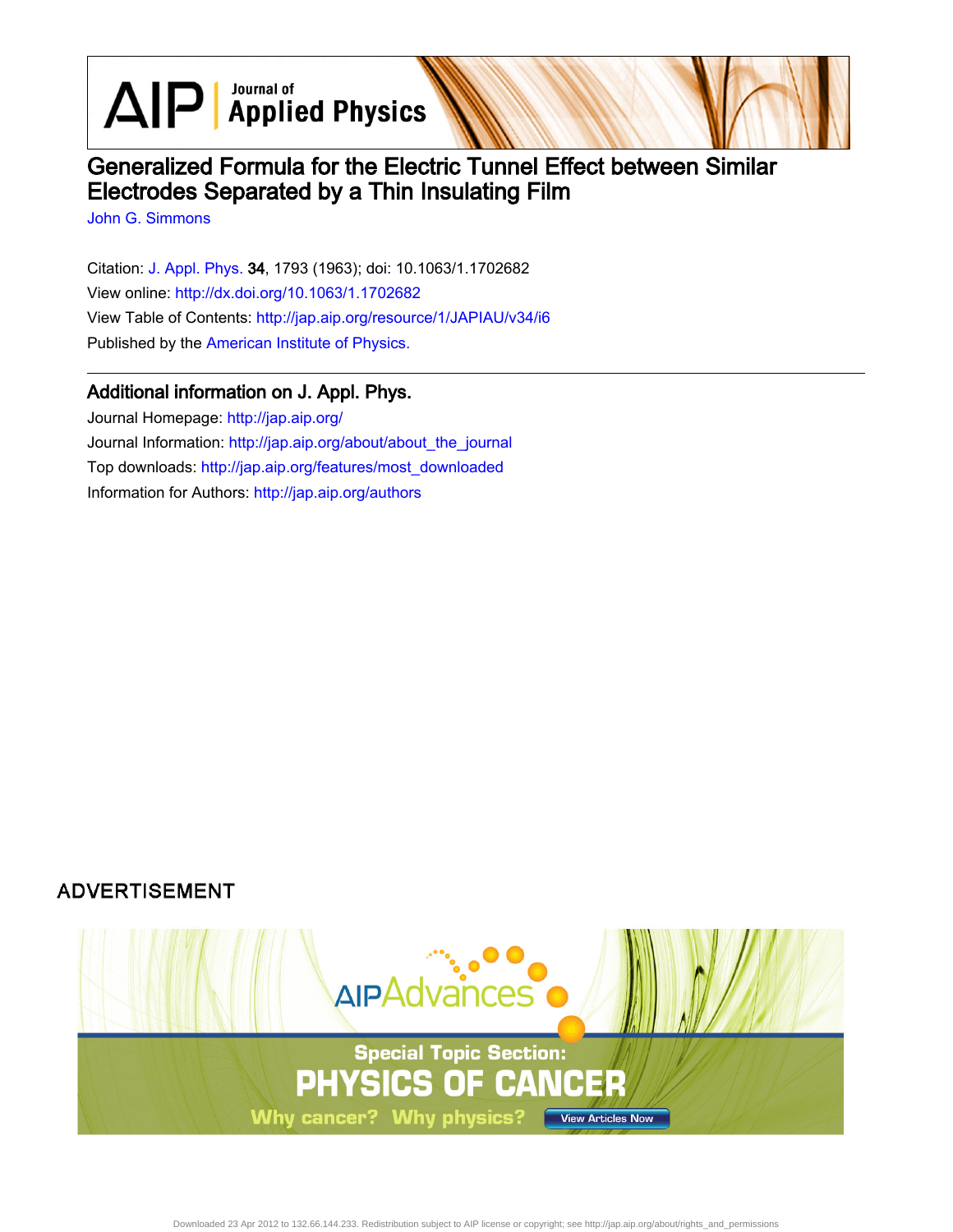value of  $\phi$  we obtain for the threshold currents for case (a)

$$
i\!\geq\!eBw(0.064)^{\rm 2}(8mkT/h^{\rm 2})^{\rm 3},
$$

and for case (b)

$$
i \!\geq\! 2e(BD_{p})^{\frac{1}{2}}(0.064)^{\frac{1}{2}}(8mkT/h^{2})^{9/4}.
$$

Taking at room temperature  $D_p \sim 4 \text{ cm}^2/\text{sec}$  and w as  $3 \mu^7$  we may estimate the threshold currents at room temperature.

| Case (a): | $i \geq 2.5 \times 10^4$ A/cm <sup>2</sup> , |
|-----------|----------------------------------------------|
| Case (b): | $i \geq 4.0 \times 10^4$ A/cm <sup>2</sup> . |

If we assume  $D_p$  constant with respect to temperature, both formulas yield the same temperature dependence for the current, namely

 $i \sim T^*$ .

<sup>7</sup> The value of  $3 \mu$  for  $w$  is somewhat arbitrary; we have picked  $w$  as the distance in which a typical zinc-diffused junction would exhibit a variation in doping by a factor of 3. See F. A. Cunnell<br>and G. H. Gooch, S. E. R. L. Tech. J. 10, No. 2, p. 83 (January<br>1960). At liquid nitrogen temperatures the thresholds would be reduced by a factor of 8 below the values at room temperature into the range of  $3-5$  thousand  $A/cm^2$ . Such thresholds have been observed by most of the workers in this field. 8

*Note added in prooj.* A referee of this paper suggested that a strict application of the condition of Bernard and Duraffourg may lead to a less arbitrary assumption than  $f_p=0.1$ . For band to band transitions, the condition of Bernard and Duraffourg yields  $f_p=0.15$ ,  $f_n=0.85$ , and the calculated threshold currents are increased about 60% while the temperature dependence remains the same. For transitions involving an impurity level 0.04 eV from the band edge, the threshold current below room temperature varies faster than *Ti,* and the calculated threshold currents are decreased.

JOURNAL OF APPLIED PHYSICS

VOLUME 34, NUMBER 6 JUNE 1963

# Generalized Formula for the Electric Tunnel Effect between Similar Electrodes Separated by a Thin Insulating Film

JOHN G. SIMMONS

*Burroughs Corporation, Burroughs Laboratories, Paoli, Pennsylvania*  (Received 3 January 1963)

A formula is derived for the electric tunnel effect through a potential barrier of arbitrary shape existing in a thin insulating film. The formula is applied to a rectangular barrier with and without image forces. In the image force problem, the true image potential is considered and compared to the approximate parabolic solution derived by Holm and Kirschstein. The anomalies associated with Holm's expression for the intermediate voltage characteristic are resolved. The effect of the dielectric constant of the insulating film is discussed in detail, and it is shown that this constant affects the temperature dependence of the  $J-V$ characteristic of a tunnel junction.

#### INTRODUCTION

IF two electrodes are separated by a thin insulating film, and the film is sufficiently thin, current can flow between the two electrodes by means of the tunnel effect.1 Sommerfeld and Bethe2 were the first to make a theoretical study of this phenomena for very low voltages and for high voltages; later, Holm3 extended the theory to include intermediate voltages. The two studies were thus concerned with different voltage ranges, and the pertinent theory was derived separately and independently, using the WBK approximation as the starting point in each case.

Sommerfeld and Bethe first derived equations for the

current density transmitted by a rectangular barrier. Inclusion of the image potential in the theory resulted in equations that could be solved only numerically. To obtain an analytic solution, Sommerfeld and Bethe approximated the barrier by a symmetric parabola. Later, Holm and Kirschstein,<sup>4</sup> using the same method, improved upon the results of Sommerfeld and Bethe by using a symmetric parabola that was a closer fit to the potential barrier. The range and applicability of this type of approximation are limited. Holm<sup>3</sup> simplified the image potential problem for the intermediate voltage range by correcting the calculations based upon a rectangular barrier, using the results obtained by Holm and Kirschstein<sup>4</sup> for the low-voltage case. The validity of this procedure is shown to be questionable.

<sup>8</sup> The threshold current at room temperature has been observed to be ten times the threshold current at liquid nitrogen temperatures. See G. Burns and M. I. Nathan, IBM J. Res. Develop. 7, 72 (January 1963).

<sup>1</sup> J. C. Fisher and I. Giaever, J. AppJ. Phys. 32, 172 (1961). 2 A. Sommerfeld and H. Bethe, *Handblich de,. Physik von Geiger* 

*und Scheel* (Julius Springer-Verlag, Berlin, 1933) , Vol. 24/2, p. 450. 3 R. Holm, J. AppJ. Phys. 22, 569 (1951).

<sup>4</sup> R. Holm and B. Kirschstein, Z. Tech. Physik 16, 488 (1935).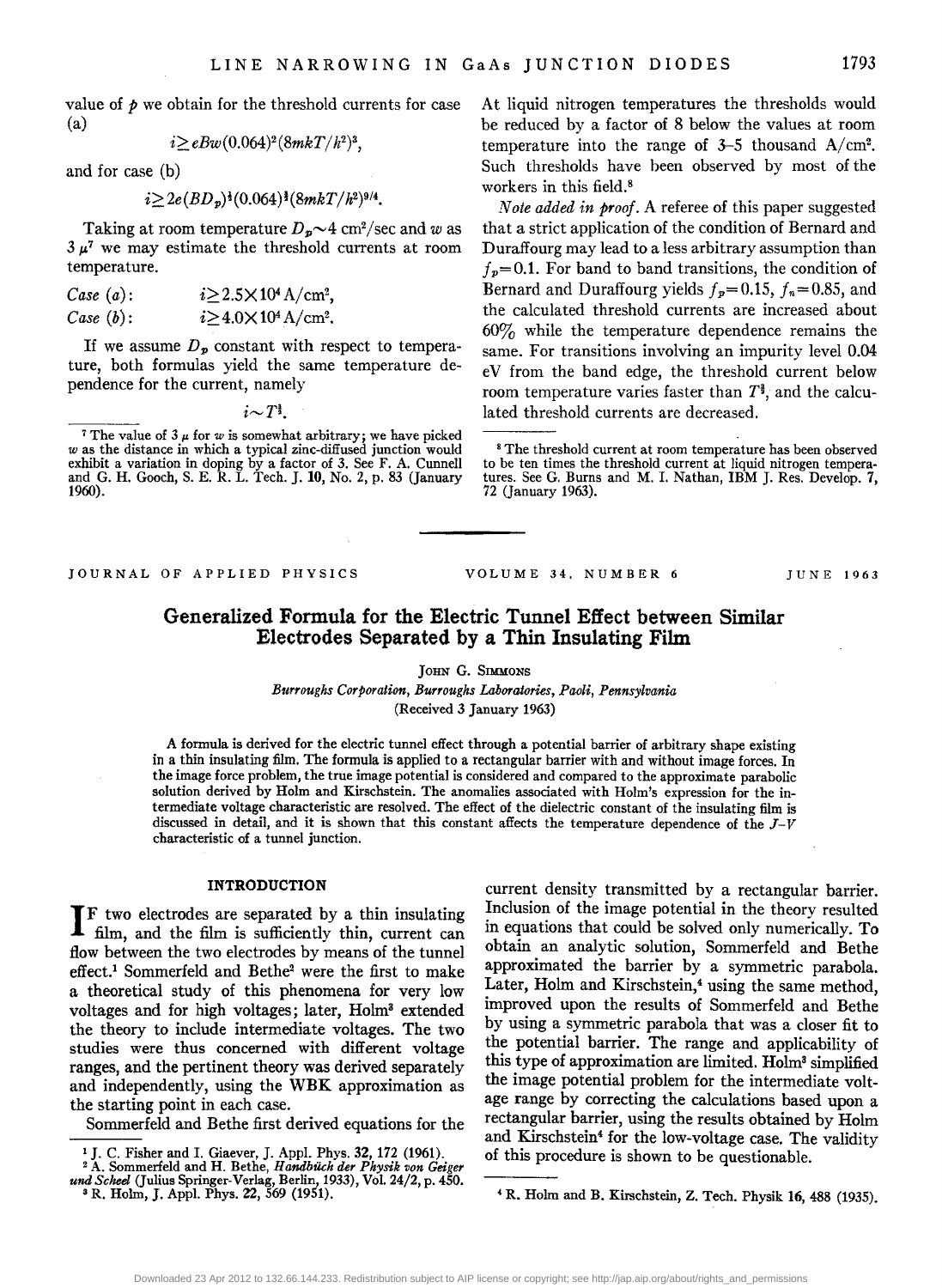

FIG. 1. General barrier in insulating film between two metal electrodes.

The purpose of this paper is to derive a single theory for the current flow through a generalized barrier. The theory is applied to the problem of the rectangular barrier, as studied by Sommerfeld and Bethe,<sup>2</sup> and by Holm.3 The generalized theory permits derivation of more accurate expressions for the high and low voltages, as well as resolution of the anomalies associated with the formulae derived by Holm for intermediate voltages.

Finally, a method is described for the application of the theory to a practical barrier-that is, to a rectangular barrier with the image potential included. The hyperbolic form of the image potential is used in the generalized formula, thus eliminating the need to resort to a parabolic approximation. The result is a more accurate theoretical current-voltage relationship for a tunnel junction.

#### **NOTATION**

 $m =$  mass of electron,

- *e=* charge of electron,
- *h=* Planck's constant,
- *s=* thickness of insulating film,
- *Sl, S2=* limits of barrier at Fermi level,

 $\Delta s = s_2 - s_1$ ,

- $J =$  tunnel current density,
- $V =$ voltage across film,
- $V_i$ =image potential,
- $n =$  Fermi level,

 $f(E)$  = Fermi-Dirac function,

- $\nu$  = work function of metal electrode,
- $\varphi_0$ = height of rectangular barrier,
- $\bar{\varphi}$ = mean barrier height,
- $\epsilon$ = permittivity of insulating film,
- *K* = dielectric constant, and
- $\sigma$ = tunnel resistivity ( $\Omega$ -cm<sup>2</sup>).

#### **THE TUNNEL EQUATION**

When two metallic electrodes are separated by an insulating film, the equilibrium conditions require that the top of the energy gap of the insulator be positioned above the Fermi level of the electrodes. Thus, the action of the insulating film is to introduce a potential barrier between the electrodes which impedes the flow of electrons between the electrodes.

The electronic current can flow through the insulating region between the two electrodes if: (a) The electrons in the electrodes have enough thermal energy to surmount the potential barrier and flow in the conduction band. (b) The barrier is thin enough to permit its penetration by the electric tunnel effect.

Sommerfeld and Bethe, and Holm conducted analyses of these conditions for low temperatures so that thermal current could be neglected, thus restricting the electron transport between electrodes to the tunnel effect; a similar procedure is followed in this paper.

The probability  $D(E_x)$  that an electron can penetrate a potential barrier of height  $V(x)$ —the barrier is assumed to be in the x direction, as shown in Fig.  $1$ —is given by the well-known WBK approximation<sup>5</sup>:

$$
D(E_x)=\exp\bigg\{-\frac{4\pi}{h}\int_{s_1}^{s_2}\big[2m(V(x)-E_x)\big]^{3}dx\bigg\},\quad(1)
$$

where  $E_x = mv_x^2/2$ , and is the energy component of the incident electron in the x direction. The number  $N_1$  of electrons tunneling through the barrier from electrode 1 to electrode 2 is given by

$$
N_1 = \int_0^{v_m} v_x n(v_x) D(E_x) dv_x = \frac{1}{m} \int_0^{E_m} n(v_x) D(E_x) dE_x, \quad (2)
$$

where  $E_m$  is the maximum energy of the electrons in the electrode, and  $n(v_x)dv_x$  is the number of electrons per unit volume with velocity between  $v_x$  and  $v_x+dv_x$ . For an isotropic velocity distribution, which is assumed to exist here inside the electrodes, the number of electrons per unit volume with velocity between the usual infinitesimal limits is given by

$$
n(v)dv_x dv_y dv_z = (2m^4/h^3)f(E)dv_x dv_y dv_z, \qquad (3)
$$

where  $f(E)$  is the Fermi-Dirac distribution function. Consequently, from Eq. (3),

$$
n(v_x) = \frac{2m^4}{h^3} \int \int_{-\infty}^{\infty} f(E) dv_y dv_z
$$

$$
= \frac{4\pi m^3}{h^3} \int_0^{\infty} f(E) dE_r.
$$
 (4)

In Eq. (4), the integrand is expressed in polar coordinates; that is,

$$
v_r^2 = v_y^2 + v_z^2,
$$
  

$$
E_r = mv_r^2/2.
$$

Substituting Eq. (4) in Eq. (2) yields

$$
N_1 = \frac{4\pi m^2}{h^3} \int_0^{E_m} D(E_x) dE_x \int_0^{\infty} f(E) dE_r.
$$
 (5)

6 D. Bohm, *Quantum Theory* (Prentice-Hall, Inc., Englewood Cliffs, New Jersey, 1951), p. 275.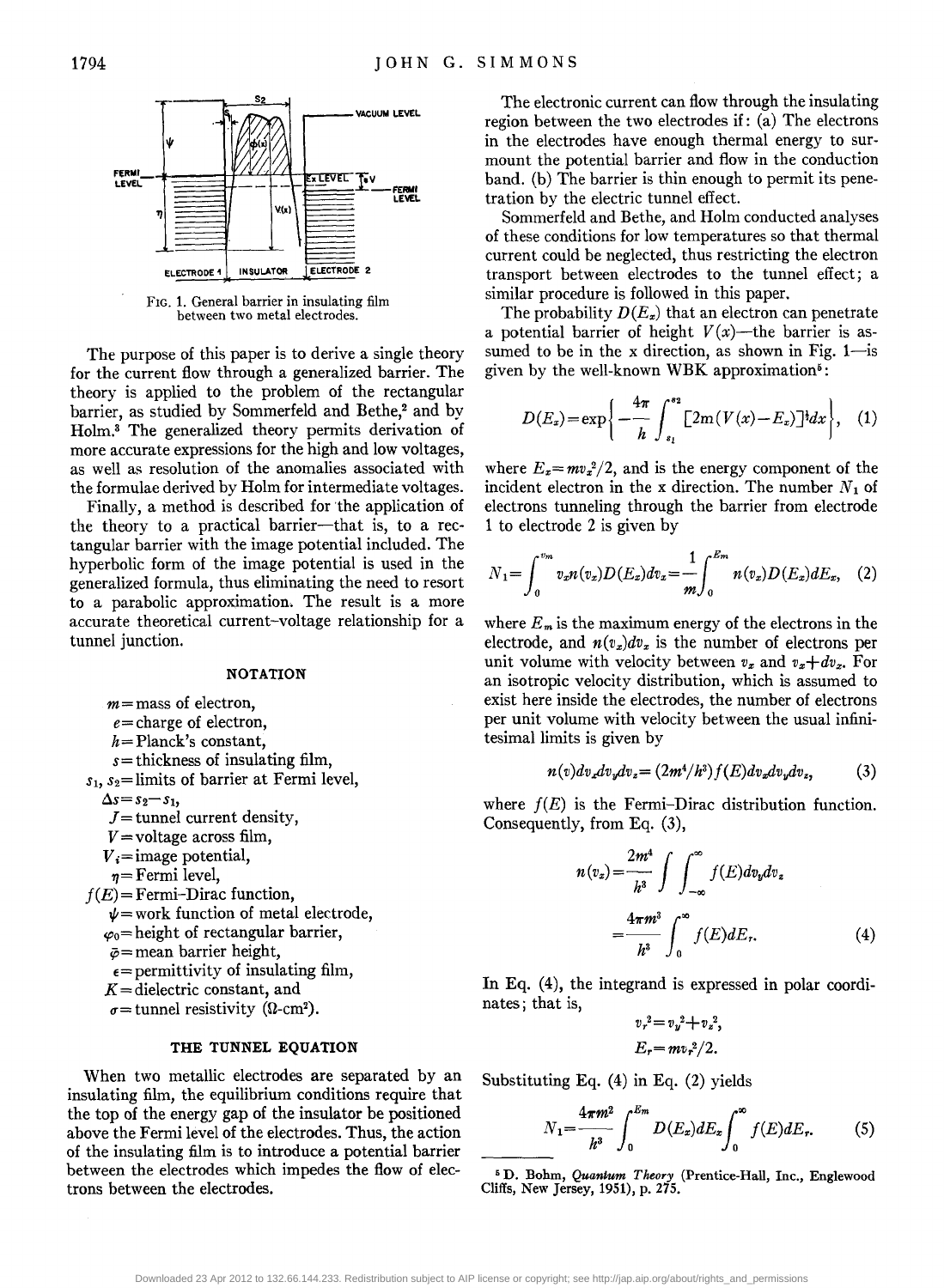The number  $N_2$  of electrons tunneling from electrode 2 to electrode 1 is determined in a similar manner. The tunnel probability  $D(E_x)$  is the same in either direction, and if electrode  $2$  is at a positive potential  $V$ , with respect to electrode 1, the Fermi-Dirac function is written as  $f(E+eV)$ ; therefore,

$$
N_2 = \frac{4\pi m^2}{h^3} \int_0^{E_m} D(E_z) dE_z \int_0^{\infty} f(E + eV) dE_r.
$$
 (6)

The net flow of electrons  $N (= N_1 - N_2)$  through the barrier is

$$
N = \int_0^{E_m} D(E_x) dE_x
$$
  
 
$$
\times \left\{ \frac{4\pi m^2}{h^3} \int_0^{\infty} [f(E) - f(E + eV)] dE_r \right\}.
$$
 (7)

Writing

$$
\zeta_1 = \frac{4\pi m^2 e}{h^3} \int_0^\infty f(E) dE_r,
$$

and

$$
\zeta_2 = \frac{4\pi m^2 e}{h^3} \int_0^\infty f(E + eV) dE_r,
$$

and  $\zeta = \zeta_1 - \zeta_2$ , Eq. (7) becomes

$$
J = \int_0^{E_m} D(E_x) \zeta dE_x.
$$
 (8)

#### Current-Voltage Relationship for a Generalized Barrier

Writing<sup>6</sup>  $V(x) = \eta + \varphi(x)$ , with reference to Fig. 1, Eq. (1) becomes

$$
D(E_x) = \exp\left[-\frac{4\pi}{h}(2m)^{\frac{1}{2}}\int_{s_1}^{s_2} (\eta + \varphi(x) - E_x)^{\frac{1}{2}} dx\right].
$$
 (9)

Integrating Eq. (9), using Eq. (AS) from the Appendix, yields

$$
D(E_z) \simeq \exp[-A(\eta + \bar{\varphi} - E_z)^{\dagger}], \tag{10}
$$

where  $\bar{\varphi}$ , the mean barrier height above Fermi level of the negatively biased electrode, is

$$
\bar{\varphi} = \frac{1}{\Delta s} \int_{s_1}^{s_2} \varphi(x) dx,
$$

and

$$
A = (4\pi\beta\Delta s/h)(2m)^{\frac{1}{2}},
$$

where  $\beta$  is defined in the Appendix. At  $0^\circ K$ ,  $\zeta_1$  and  $\zeta_2$ are given by

$$
\zeta_1{=}\left(4\pi me/h^3\right)(\eta-E_x)
$$



FIG. 2. Pictorial illustration of Eq. (20), showing current flow between the electrodes.

and

Hence,

$$
\zeta_2=(4\pi me/h^3)(\eta-E_z-eV).
$$

$$
\zeta = \begin{cases}\n(4\pi me/h^3)(eV) & 0 < E_x < \eta - eV \\
(4\pi me/h^3)(\eta - E_x) & \eta - eV < E_x < \eta \\
0 & E_x > \eta\n\end{cases}.\tag{11}
$$

Substituting Eqs.  $(10)$  and  $(11)$  in Eq.  $(8)$  gives

$$
J = \frac{4\pi me}{h^3} \Biggl\{ eV \int_0^{\eta - eV} \exp[-A(\eta + \bar{\varphi} - E_x)^{\frac{1}{2}}] dE_x
$$

$$
+ \int_{\eta - eV}^{\eta} (\eta - E_x) \exp[-A(\eta + \bar{\varphi} - E_x)^{\frac{1}{2}}] dE_x \Biggr\}. \quad (12)
$$

To facilitate integration, Eq. (12) is written in the form

$$
J = \frac{4\pi me}{h^3} \Biggl\{ eV \int_0^{\eta - eV} \exp[-A(\eta + \bar{\varphi} - E_x)^{\frac{1}{2}}] dE_x
$$
  

$$
- \bar{\varphi} \int_{\eta - eV}^{\eta} \exp[-A(\eta + \bar{\varphi} - E_x)^{\frac{1}{2}}] dE_x
$$
  

$$
+ \int_{\eta - eV}^{\eta} (\eta + \bar{\varphi} - E_x)
$$
  

$$
\times \exp[-A(\eta + \bar{\varphi} - E_x)^{\frac{1}{2}}] dE_x \Biggr\}. \quad (13)
$$

The first of the integrals in Eq. (13) yields

$$
(8\pi m V/h^{3})(e/A)^{2}\left\{\left[A(\bar{\varphi}+eV)^{1}+1\right]\exp[-A(\bar{\varphi}+eV)^{1}]-\left[A(\bar{\varphi}+\eta)^{1}+1\right]\exp[-A(\bar{\varphi}+\eta)^{1}]\right\}.
$$
 (14)

The second term in the braces is negligible compared to the first term and, usually,  $A(\varphi + eV)^{\frac{1}{2}} \gg 1$ ; thus Eq. (14) reduces to

$$
(8\pi me^2/h^3A)V(\bar{\varphi}+eV)^{\frac{1}{2}}\exp[-A(\bar{\varphi}+eV)^{\frac{1}{2}}].
$$
 (15)

The second integral in Eq. (13) is of the same form as the first. Taking advantage of the approximations

<sup>&</sup>lt;sup>6</sup> By the substitution  $V(x)=\eta+\varphi(x)$ , we have inherently assumed that the width  $\Delta s$  of the barrier in the range  $E_z > V(x) > \eta$ is constant and equal to the barrier width at the Fermi level. This assumption is justified for practical barriers, because  $\Delta s$  varies slowly below the Fermi level [Fig. 4(a)], and the integral has effective values only when  $E_x \simeq \eta$ .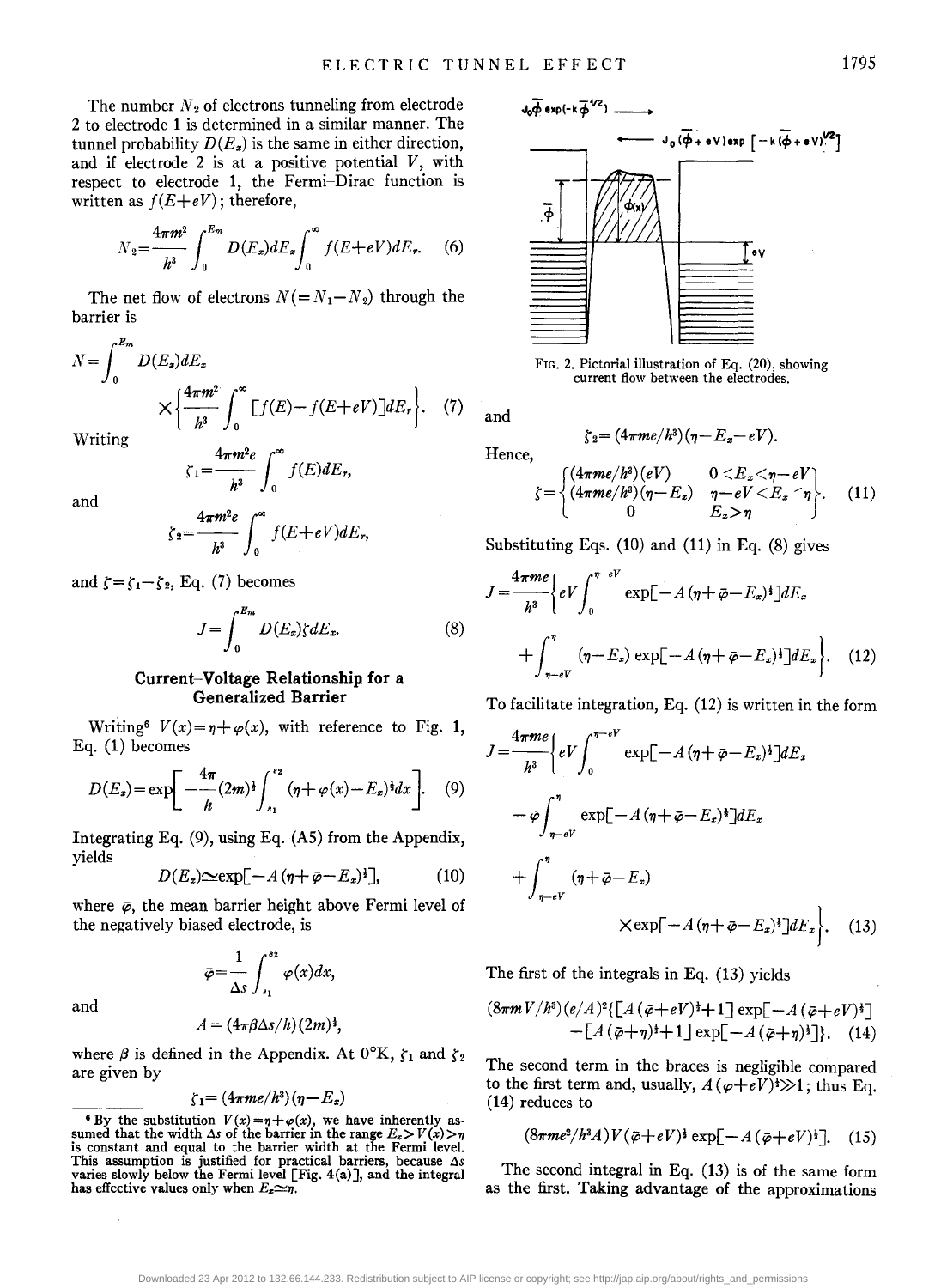

FIG. 3. Rectangular potential barrier in insulating film between metal electrodes for: (a)  $V=0$ ; (b)  $V<\varphi_0/e$ ; (c)  $V>\varphi_0/e$ .

that lead to Eq. (15), the second term integrates to

$$
-(8\pi me/h^3A^2)\bar{\varphi}\left\{\left[A\bar{\varphi}+1\right]\exp\left(-A\bar{\varphi}^{\dagger}\right)\right.-\left[A\left(\bar{\varphi}+eV\right)^{\dagger}+1\right]\exp\left[-A\left(\bar{\varphi}+eV\right)^{\dagger}\right]\right\}.
$$
 (16)

The third integral of Eq. (13) has the form

$$
\int z^3 e^{-Az} dz = -e^{-Az} \left( \frac{z^3}{A} + \frac{3z^2}{A^2} + \frac{6z}{A^3} + \frac{6}{A^4} \right), \qquad (17)
$$

where

$$
z^2 = \eta + \bar{\varphi} - E_x.
$$

The third and fourth terms in parentheses in Eq. (17) are negligible by comparison with the first two; therefore, the third integral in Eq. (13) integrates to

$$
(8\pi me/h^3 A)\{\bar{\varphi}^{\frac{1}{2}} \exp(-A\bar{\varphi}^{\frac{1}{2}})-(\bar{\varphi}+eV)^{\frac{1}{2}} \exp[-A(\bar{\varphi}+eV)^{\frac{1}{2}}]+(8\pi me/h^3 A)(3/A)\{\bar{\varphi} \exp(-A\bar{\varphi}^{\frac{1}{2}})-(\bar{\varphi}+eV) \exp[-A(\bar{\varphi}+eV)^{\frac{1}{2}}]. (18)
$$

Summing Eqs. (15), (16), and (18) yields

$$
J = (e/2\pi h)(\beta \Delta s)^{-2} {\vec{\phi}} \exp(-A\,\vec{\phi}^{\dagger})
$$
  
-(\vec{\phi} + eV) \exp[-A(\vec{\phi} + eV)^{\dagger}]. (19)

Equation (19) can be expressed in the following form: Since  $A\bar{\varphi}^{\dagger}/2\gg 1$ , Eq. (23) reduces to

$$
J = J_0\{\bar{\varphi} \exp(-A\bar{\varphi}^{\dagger}) - (\bar{\varphi} + eV) \exp[-A(\bar{\varphi} + eV)^{\dagger}]\}, \quad (20)
$$
\nwhere\n
$$
J = J_L \bar{\varphi}^{\dagger} V \exp(-A\bar{\varphi}^{\dagger}),
$$
\nwhere\n
$$
J_0 = e/2\pi h (\beta \Delta s)^2.
$$
\nwhere\n
$$
J_L = \left[ (2m)^{\dagger} / \Delta s \right] (e/h)^2.
$$

Equation (20) has the advantage that it can be applied to any shape of potential barrier providing the mean barrier height is known, or, alternatively, if the current-voltage characteristic of a tunnel junction is known, the mean barrier height can be determined.

Equation (20) can be interpreted as a current density  $J_0\bar{\varphi}$  exp( $-A\bar{\varphi}^{\dagger}$ ) flowing from electrode 1 to electrode 2 and a current density  $J_0(\bar{\varphi}+eV) \exp[-A(\bar{\varphi}+eV)^3]$  flowing from electrode 2 to electrode 1, resulting in a net current density *I,* given by Eq. (20). (See Fig. 2.) When *V* is zero, a state of dynamic equilibrium can be considered to exist-that is, a current density of magnitude  $J_0\tilde{\varphi}$  exp( $-A\tilde{\varphi}^{\dagger}$ ) flowing in either direction.

#### Low-Voltage Range

Although Eq. (20) can be used for very low voltages, a more convenient form can be deduced for this range. From Eq. (20),

$$
J = J_0\{\bar{\varphi} \exp(-A\bar{\varphi}^{\dagger}) - (\bar{\varphi} + eV) \exp[-A(\bar{\varphi} + eV)^{\dagger}]\}. (21)
$$

It is observed that, since  $eV \approx 0$ ,  $\beta$  [as defined in Eq.  $(A6)$ ] takes the value unity. Since  $\bar{\varphi} \gg eV$ , Eq. (21) can be written

$$
J = J_0 \left[ \bar{\varphi} - (\bar{\varphi} + eV) \exp(-AeV/2\bar{\varphi}^{\dagger}) \right]
$$
  
 
$$
\times \exp(-A\bar{\varphi}^{\dagger}).
$$
 (22)

Expanding  $\exp(-AeV/2\bar{\varphi}t)$ , and neglecting terms containing  $V^2$  and higher orders, Eq.  $(22)$  becomes

$$
J = J_0 \left[ \bar{\varphi} - (\bar{\varphi} + eV)(1 - AeV/2\bar{\varphi}^{\dagger}) \right] \exp(-A\bar{\varphi}^{\dagger})
$$
  
=  $J_0 eV[A\bar{\varphi}^{\dagger}/2 - 1] \exp(-A\bar{\varphi}^{\dagger}).$  (23)

$$
J = J_L \bar{\varphi}^{\frac{1}{2}} V \exp(-A \bar{\varphi}^{\frac{1}{2}}), \tag{24}
$$

$$
J_L = \left[ (2m)^{\frac{1}{2}} / \Delta s \right] (e/h)^2.
$$

Since  $eV$  is very small,  $\bar{\varphi}$  is considered to be the zerovoltage mean barrier height. Thus, in this case, Eq. (24) expresses  $J$  as a linear function of  $V$ ; that is, the junction is Ohmic for very low voltages.

#### APPLICATION OF THE TUNNEL EQUATIONS

Consider a rectangular potential barrier  $\lceil$  Fig. 3(a)]. This was the type of barrier studied by Sommerfeld and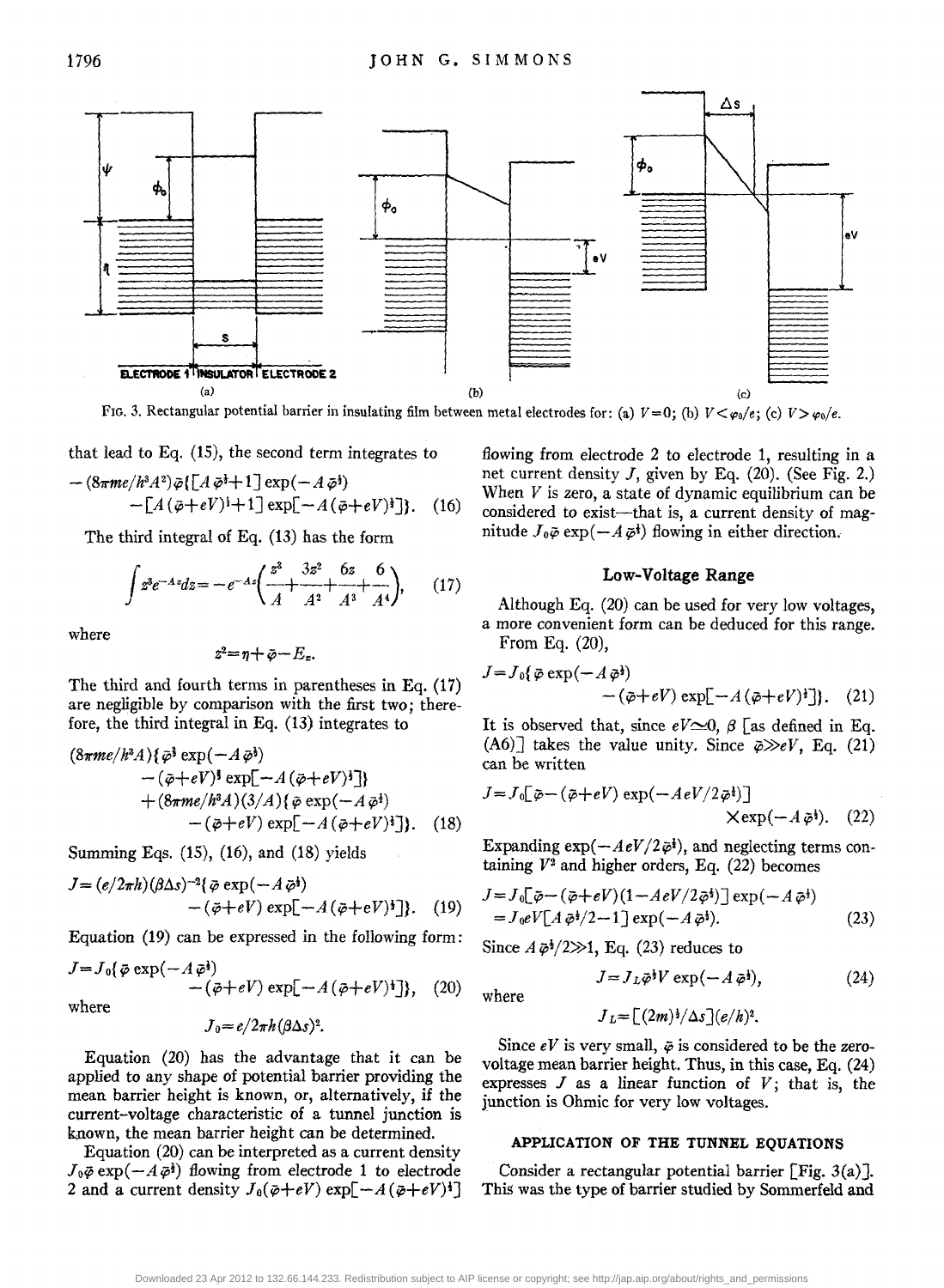Bethe, and by Holm. Sommerfeld and Bethe considered the low-voltage and high-voltage cases, and Holm the intermediate case. Equations for each are derived for these cases, using Eqs.  $(20)$  and  $(24)$ .

#### Low-Voltage Range:  $V \approx 0$

From Fig. 3(a),

 $\Delta s = s$ .

and

$$
\bar{\varphi}=\varphi_0.
$$

Substituting these values in Eq. (24) gives

$$
J = \left[3(2m\varphi)^{\frac{1}{2}}/2s\right](e/h)^2V
$$
  
 
$$
\times \exp[-(4\pi s/h)(2m\varphi_0)^{\frac{1}{2}}].
$$
 (25)

This result is in agreement with the Sommerfeld-Bethe result for low voltages.

#### **Intermediate-Voltage Range:**  $V < \varphi_0/e$

From Fig.  $3(b)$ ,

$$
\Delta s = s,
$$

and

$$
\bar{\varphi} = (\varphi - eV/2).
$$

Substituting these values in Eq. (20),

$$
J = J_0\{(\varphi - eV/2) \exp[-A(\varphi - eV/2)^{\frac{1}{2}}] - (\varphi + eV/2) \exp[-A(\varphi + eV/2)^{\frac{1}{2}}]\}
$$
  
= 
$$
\frac{e}{2\pi h(\beta s)^2} \Biggl\{ \left(\varphi - \frac{eV}{2}\right) \exp\left[-\frac{4\pi\beta s}{h}(2m)^{\frac{1}{2}}\left(\varphi - \frac{eV}{2}\right)\right] - \left(\varphi + \frac{eV}{2}\right) \exp\left[-\frac{4\pi\beta s}{h}(2m)^{\frac{1}{2}}\left(\varphi + \frac{eV}{2}\right)^{\frac{1}{2}}\right].
$$
 (26)

It is now necessary to discuss the error associated with Eq. (26). It can be shown, using Eq. (A6), that  $\beta$ is given by

$$
\beta=1-(eV)^2/96(\varphi_0+\eta-E_z-eV/2)^2.
$$

If this value of  $\beta$  is substituted in Eq. (26), the maximum error in the exponents in using the approximate integral Eq. (A5) is approximately  $1\%$  and occurs when  $V = \varphi_0/e$  and  $E_x = \eta$ . For values of  $eV < \varphi_0/e$ , the error reduces rapidly. If  $\beta$  is chosen to be unity, the error in the value of the exponents is approximately 6% at  $V = \varphi_0/e$ . However, since the error reduces rapidly for values of  $V < \varphi/e$ , the error is only 1% at  $V=0.75\varphi_0/e$ , and  $\beta$  can, therefore, be chosen to be unity to a reasonable approximation.

With  $\beta = 1$ , Eq. (26) becomes<sup>6a</sup>

$$
\quad\text{where}\quad
$$

$$
\beta = \left[ (Ae)^2/96\varphi \right] - \left[ Ae^2/32\varphi^{\frac{1}{2}} \right],
$$

which is in good quantitative agreement with the experimental

$$
J = \left(\frac{e}{2\pi ks^2}\right) \left\{ \left(\varphi_0 - \frac{eV}{2}\right) \exp\left[-\frac{4\pi s}{h}(2m)^3 \left(\varphi_0 - \frac{eV}{2}\right)^4\right] - \left(\varphi_0 + \frac{eV}{2}\right) \exp\left[-\frac{4\pi s}{h}(2m)^3 \left(\varphi_0 + \frac{eV}{2}\right)^3\right] \right\}.
$$
 (27)

Equation (27) differs from Holm's result  $\lceil$  Eq. (16) of reference 3]. In addition to the terms of Eq. (27), Holm includes an additional term,

$$
\frac{(2m)^{4}}{h^{2}}eV\left(\varphi_{0}+\frac{eV}{2}\right)^{4}\exp\left[-\frac{4\pi s}{h}(2m)^{4}\left(\varphi_{0}+\frac{eV}{2}\right)^{4}\right] (28)
$$

which is in error. Holm recognizes that there are inconsistencies in his result (Sec. VIII of reference 3), for two reasons: (1) As  $V \rightarrow 0$ , his equation does not reduce to the Sommerfeld-Bethe relationship; that is, the equation does not predict the low-voltage Ohmic characteristic  $\lceil$  Eqs. (24) and (25) $\lceil$ . (2) According to his equation, the resistance of the junction initially *increases* with increasing voltage.

Holm suggests that these anomalies are due to the approximate nature of  $D(E_{\rm z})$ . This is not the case, however, for the anomalies are removed when the extraneous term, Eq.  $(28)$ , above, in his equation [Eq. (16) of reference  $3$ ] is neglected. (See Fig. 6.)

#### **High-Voltage Range:**  $V > \varphi/e$

Figure 3(c) illustrates the energy diagram for this case; from this figure,

$$
\Delta s = s \varphi_0/eV,
$$

 $\bar{\varphi}=\varphi_0/2.$ 

Substituting these values in Eq. (20) yields

$$
J = \left(\frac{2e^3(F/\beta)^2}{8\pi h\varphi_0}\right) \left\{ \exp\left[-\frac{4\pi\beta}{eF}m^{\frac{1}{2}}\varphi_0^{\frac{3}{2}}\right] - \left(1 + \frac{2eV}{\varphi_0}\right) \right\}
$$

$$
\times \exp\left[-\frac{4\pi\beta}{eF}m^{\frac{1}{2}}\varphi_0^{\frac{3}{2}}\left(1 + \frac{2eV}{\varphi_0}\right)^{\frac{1}{2}}\right]\right\}, \quad (29)
$$

where  $F = V/s$  = the field strength in the insulator.

It is now necessary to determine the correction factor

$$
\beta \text{ appearing in Eq. (29). From Eq. (A6),}
$$
\n
$$
\beta = 1 - \left[ \frac{(eV/s)^2}{8\Delta s} \right] \int_0^{\Delta s = s \varphi_0 / sV} (\Delta s / 2 - x)^2 dx / (\varphi_0 / 2)^2
$$
\n
$$
= 1 - 1/24 = 23/24.
$$

Therefore, for this case,  $\beta$  is independent of *V*. Sub-

results of Knauss and Breslow [see H. P. Knauss and R. A. Breslow, Proc. IRE 50, 1843 (1962)].

and

<sup>&</sup>lt;sup>6a</sup> *Note added in proof.* Simmons has shown [see J. G. Simmons, J. Appl. Phys. 34, 238 (1963)] that, at relatively low voltages, Eq. (27) reduces to  $J=J<sub>L</sub>(V+\beta V^3)$ ,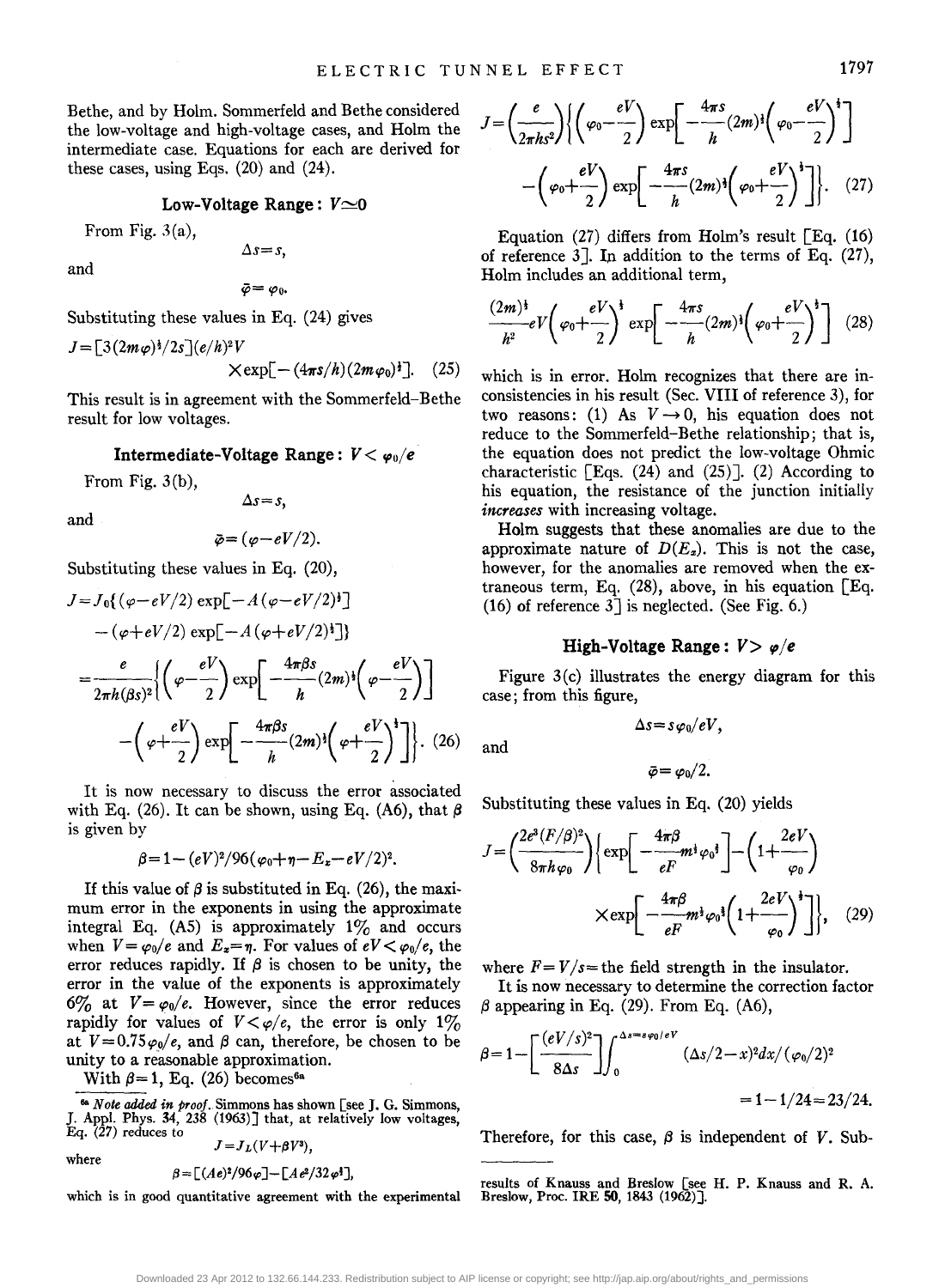stituting this value in Eq. (29) gives

$$
J = \frac{2.2e^{3}F^{2}}{8\pi h\,\varphi_{0}} \left\{ \exp\left[-\frac{8\pi}{2.96heF}(2m)^{\frac{1}{2}}\varphi_{0}^{\frac{1}{2}}\right] - \left(1 + \frac{2eV}{\varphi_{0}}\right) \right\}
$$

$$
\times \exp\left[-\frac{8\pi}{2.96heF}(2m)^{\frac{1}{2}}\varphi_{0}^{\frac{1}{2}}\left(1 + \frac{2eV}{\varphi_{0}}\right)^{\frac{1}{2}}\right]\right\}.
$$
 (30)

For very high voltages (that is, where  $V > (\varphi + \eta)/e$ ), the Fermi level of electrode 2 lies below the bottom of the conduction band of electrode 1. Under these conditions, electrons cannot tunnel from electrode 2 to electrode 1, since there are no empty levels available to them. The situation is reversed, however, for electrons tunneling from electrode 1 to electrode 2, since all of the available levels in electrode 2 are empty. The situation is analogous to that of field emission from a metal electrode, and, for this condition (that is, where  $V > (\varphi + \eta)/e$ , the second term in Eq. (30) is negligible; thus,

$$
J=\frac{2.2e^{3}F^{2}}{8\pi h\varphi_{0}}\exp\bigg[-\frac{8\pi}{2.96heF}(2m)^{\frac{1}{2}}\varphi_{0}^{\frac{1}{2}}\bigg].
$$

This equation is similar to the Sommerfeld-Bethe<sup>2</sup> relationship for high voltages, except for the mUltiplicative factor 2.2; there is also a slight difference in the numerator, where 3 is replaced by 2.96. These differences arise because of the variation of  $\Delta s$  below the Fermi level.<sup>6</sup> Because of the dominant influence of the exponential term, and since  $J$ , in Eq. (30), is a rapidly varying function of  $s$ ,  $\varphi$ , and  $V$ , this difference is considered to be insignificant.

#### THE IMAGE FORCE

The effect of the image force is to reduce the area of the potential barrier by rounding off the corners and reducing the thickness of the barrier (Fig. 4) and, hence, increasing the flow of current between the electrodes. The image potential is a hyperbolic function which, when substituted in Eq.  $(9)$ , results in an elliptic integral which can be solved only numerically. Sommerfeld and Bethe, and Holm solved the problem analytically by approximating the barrier by a symmetric parabola. This type of approximation is good only for the low-voltage range and high barriers, and is restricted in range of validity. This can be seen by reference to Fig.  $5(a)$  (which illustrates the energy diagram with the electrodes at the same potentialthat is, the Fermi levels coincide). When a voltage *V* is applied to the electrodes, the parabola is moved vertically down the energy diagram (that is, in the direction of negative energy) by an amount  $eV/2$ . The best correlation between the symmetric parabola and the true image force occurs at very low voltages, and is, at best, only fair, even where the parabola parameters are optimized to particular values of  $s$  and  $\varphi_0$ . The correla-



FIG. 4. Normalized energy diagram of a rectangular barrier with image forces included. Diagram compares the actual image potential with the approximate image potential for two cases: (a) zero voltage across film; (b) voltage of magnitude *60/eKs* across film.

tion deteriorates for barriers having  $s$  and  $\varphi_0$  different from those for which the parabola constants are optimized. For high voltages, the fit is very poor. [See Fig.  $5(b)$ .]

The true image force problem can be solved using Eqs. (20) and (24); however, the resulting expression, which is an infinite series, is awkward to handle. To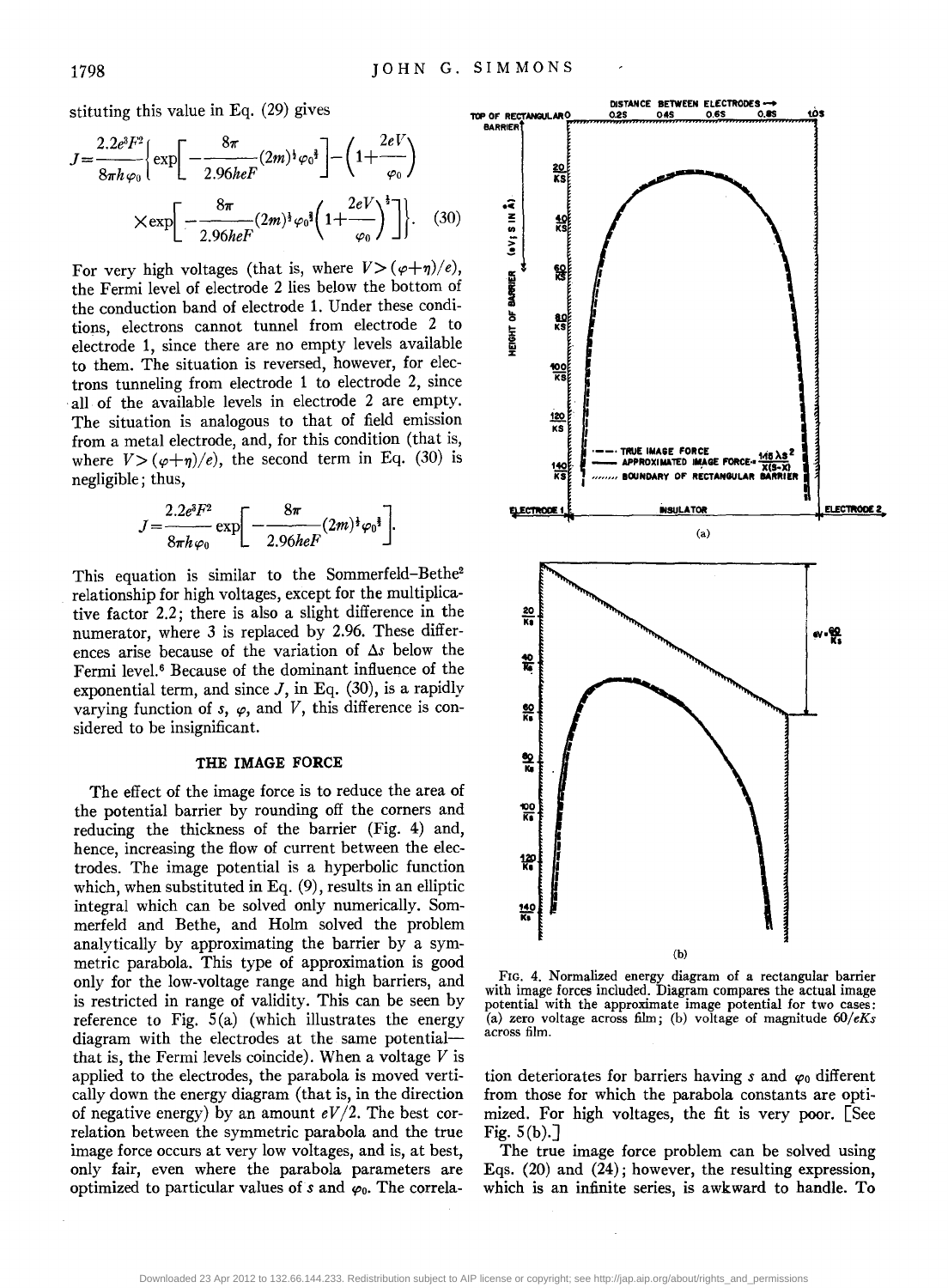facilitate computation, the true expression can be approximated accurately by a simple hyperbolic function [Fig.  $4(a)$ ] which can also be readily solved by Eqs. (20) and (24). In contrast to the symmetric parabolic approximation, a very close fit is obtained to the actual barrier for all *s*,  $\varphi_0$ , and *V* [See Fig. 4(b).]

# The Image Potential

The image potential is readily determined using image force methods,<sup>7</sup> and is given by

$$
V_i = \left(-\frac{e^2}{4\pi\epsilon}\right) \left[\frac{1}{2x} + \sum_{n=1}^{\infty} \left\{\frac{ns}{\left[(ns)^2 - x^2\right]} - \frac{1}{ns}\right\}\right], \quad (31)
$$

where *x* is the distance of the electron from electrode 1. When  $x = s/2$ ,

$$
V_i = -\frac{e^2}{2\pi\epsilon s} \sum_{n=1}^{\infty} \frac{(-1)^n}{n} = -\frac{e^2}{2\pi\epsilon s} \ln 2.
$$
 (32)

Equation (31) as it exists is extremely awkward to handle; a good approximation-see Fig.  $4(a)$ - is given by

$$
V_i = -1.15\lambda s^2/x(s-x),
$$
 (33)

where

$$
\lambda = e^2 \ln 2 / 8\pi \epsilon s. \tag{34}
$$

### Transmission Through a Barrier with Image Force Included

When the image potential expressed by Eq. (33) is taken to account,  $\varphi(x)$  is written-see Fig. 4(b)-as

$$
\varphi(x) = \varphi_0 - eVx/s - 1.15\lambda s^2/x(s - x).
$$

For this case,

$$
\bar{\varphi} = \frac{1}{\Delta s} \int_{s_1}^{s_2} \left\{ \varphi_0 - \frac{eVx}{s} \frac{1.15\lambda s^2}{x(s-x)} \right\} dx. \tag{35}
$$

The limits  $s_1$  and  $s_2$  are given by the real roots of the cubic equation

$$
\varphi_0 - eVx/s - 1.15\lambda s^2/x(s - x) = 0. \tag{36}
$$

However, to facilitate an analytic solution of Eq. (35), the roots are written to a good approximation as

$$
s_1 = 1.2\lambda s/\varphi_0
$$
  
\n
$$
s_2 = s[1-9.2\lambda/(3\varphi_0+4\lambda-2eV)]+s_1
$$

$$
\bigg\{eV < \varphi_0, (37)
$$

and

$$
s_1 = 1.2\lambda s/\varphi_0
$$
  
\n
$$
s_2 = (\varphi_0 - 5.6\lambda)(s/eV)
$$
  $\Bigg\}eV > \varphi_0.$  (38)

7 W. R. Smythe, *Static and Dynamic Electricity* (McGraw-Hill Book Company, Inc., New York, 1950), Chap. IV.



FIG. 5. Normalized energy diagram comparing a parabolic approximation with the true barrier for: (a) zero voltage bias; (b) voltage bias of  $V = 60/eKs$ .

Integrating Eq. (35) yields:

$$
\bar{\varphi} = \varphi_0 - (eV/2s)(s_1 + s_2) - [1.15\lambda s/(s_2 - s_1)]
$$
  
 
$$
\times \ln[s_2(s - s_1)/s_1(s - s_2)] = \varphi_I.
$$
 (39)

### Intermediate Voltages

For intermediate voltages (defined here as  $0 < V$  $<\varphi_0/e$ , the tunnel current density is obtained by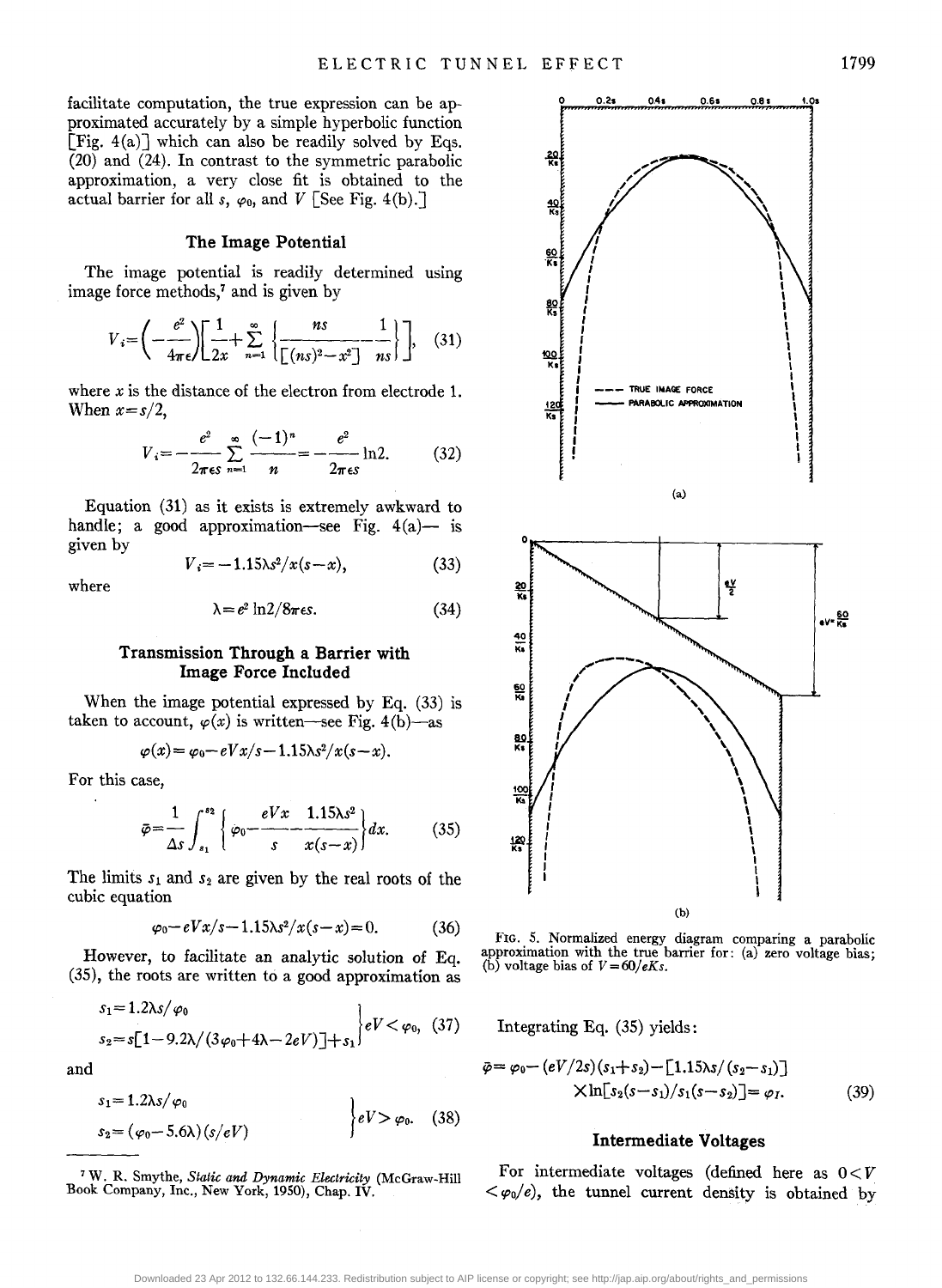and

substituting Eq. (39) into Eq. (20), giving

$$
J = J_0\{\varphi_I \exp(-A \varphi_I^{\dagger}) - (\varphi_I + eV) \exp[-A(\varphi_I + eV)^{\dagger}]\}, \quad (40)
$$

where  $s_1$  and  $s_2$  are given by Eq. (37).

It is necessary to comment here on the value of  $\beta$ appearing in  $A$ . It can be shown, using Eq. (A6), that  $\beta$ >0.96 for all values of *V*. Thus, it is assumed that  $\beta$ takes the value unity for all  $V$ , to a good approximation. In this case,  $A$  is given by

$$
A=(4\pi\Delta s/h)(2m)^{\frac{1}{2}}.
$$

#### High Voltages

The high-voltage range is defined as  $V > \varphi_0/e$ . The current density equation is identical to Eq. (40), but, in this case, *Sl* and *S2* are given by Eq. (38). For very high voltages—that is, where  $V > (\varphi_0 + \eta)/e$ —the second term is negligible compared to the first.

### Low Voltages

This range is defined as  $V \approx 0$ ; thus, Eq. (39) becomes

$$
\bar{\varphi} = \varphi_0 - [1.15\lambda s/(s_2 - s_1)] \ln \times [s_2(s - s_1)/s_1(s - s_2)] = \varphi_L, \quad (41)
$$

where  $s_1$  and  $s_2$  are given by Eq. (37), with *V* set equal to zero. Alternatively, because, in this case, the barrier



FIG. 6. Theoretical  $\sigma$ -*V* characteristic of a tunnel junction having a rectangular barrier; diagram also shows the anomalous behavior of Holm's equation.

is symmetrical, *S2* can be written simply as

$$
s_2 = s - s_1 = s - 1.2\lambda s/\varphi,
$$

$$
s_1=1.2\lambda s/\varphi.
$$

Substituting Eq.  $(41)$  in Eq.  $(24)$  gives

$$
J = J_L \varphi_L^{\frac{1}{2}} \exp(-A \varphi_L^{\frac{1}{2}}). \tag{42}
$$

Comparison between Eqs. (42) and (40) shows that it is not possible to deduce information relevant to the higher voltage ranges from the low-voltage case, as Holm<sup>3,8</sup> has suggested.

### EQUATIONS EXPRESSED IN PRACTICAL UNITS

For convenience of numerical calculations,  $J$  is expressed in A/cm<sup>2</sup>,  $\varphi_0$  in V, and *s*, *s*<sub>1</sub>, and *s*<sub>2</sub> in Å units.

## Generalized Barrier

$$
J = [6.2 \times 10^{10} / (\beta \Delta s)^2] {\mathbf{\{\vec{\varphi} \exp(-1.025 \beta \Delta s \vec{\varphi}^{\dagger})\}} - (\vec{\varphi} + V) \exp[-1.025 \beta \Delta s (\vec{\varphi} + V)^{\dagger}]}.
$$
 (43)

(*ii*) 
$$
V \simeq 0
$$
, Eq. (24):  
\n $J = 3.16 \times 10^{10} \bar{\varphi}^{\frac{1}{2}} (V/\Delta s) \exp(-1.025 \Delta s \bar{\varphi}^{\frac{1}{2}}).$  (44)

#### Rectangular Barrier

(i) 
$$
V \approx 0
$$
, Eq. (25):  
\n $J = 3.16 \times 10^{10} \bar{\varphi}_0^4 (V/s) \exp(-1.025 s \varphi_0^4)$ . (45)

$$
J = (6.2 \times 10^{10}/s^2) \{ (\varphi_0 - V/2) \exp[-1.025s(\varphi_0 - V/2)^3] - (\varphi_0 + V/2) \exp[-1.025s(\varphi_0 + V/2)^3] \}. \quad (46)
$$

(*iii*) 
$$
V > \varphi_0
$$
;  $Eq. (30)$ :

(*ii*)  $0 < V < \varphi_0$ ; *Eq.* (27):

(i) *All V, Eq. (20):* 

$$
J = 3.38 \times 10^{10} (F^2/\varphi_0) \left\{ \exp(-0.689 \varphi_0^{\frac{2}{3}}/F) - \left(1 + \frac{2V}{\varphi_0}\right) \exp\left[-0.689 \frac{\varphi_0^{\frac{2}{3}}}{F} \left(1 + \frac{2V}{\varphi_0}\right)^{\frac{2}{3}}\right] \right\}. \quad (47)
$$

# Rectangular Barrier with Image Forces Included

$$
(i) V \infty 0; Eq. (42):
$$

$$
J = (3.16 \times 10^{10}/\Delta s) \varphi_L^{\dagger} V \exp(-1.025 \Delta s \varphi_L^{\dagger}), \quad (48)
$$

where

$$
\varphi_L = \varphi_0 - [5.75/K(s_2 - s_1)] \ln[s_2(s - s_1)/s_1(s - s_2)], \quad (49)
$$
  
and

$$
s_1=6/K\varphi_0,
$$
  

$$
s_2=s-(6/K\varphi_0).
$$

<sup>8</sup> R. Holm, *Electric Contacts Handbook* (Springer-Verlag, Berlin, 1958), 3rd ed., p. 433.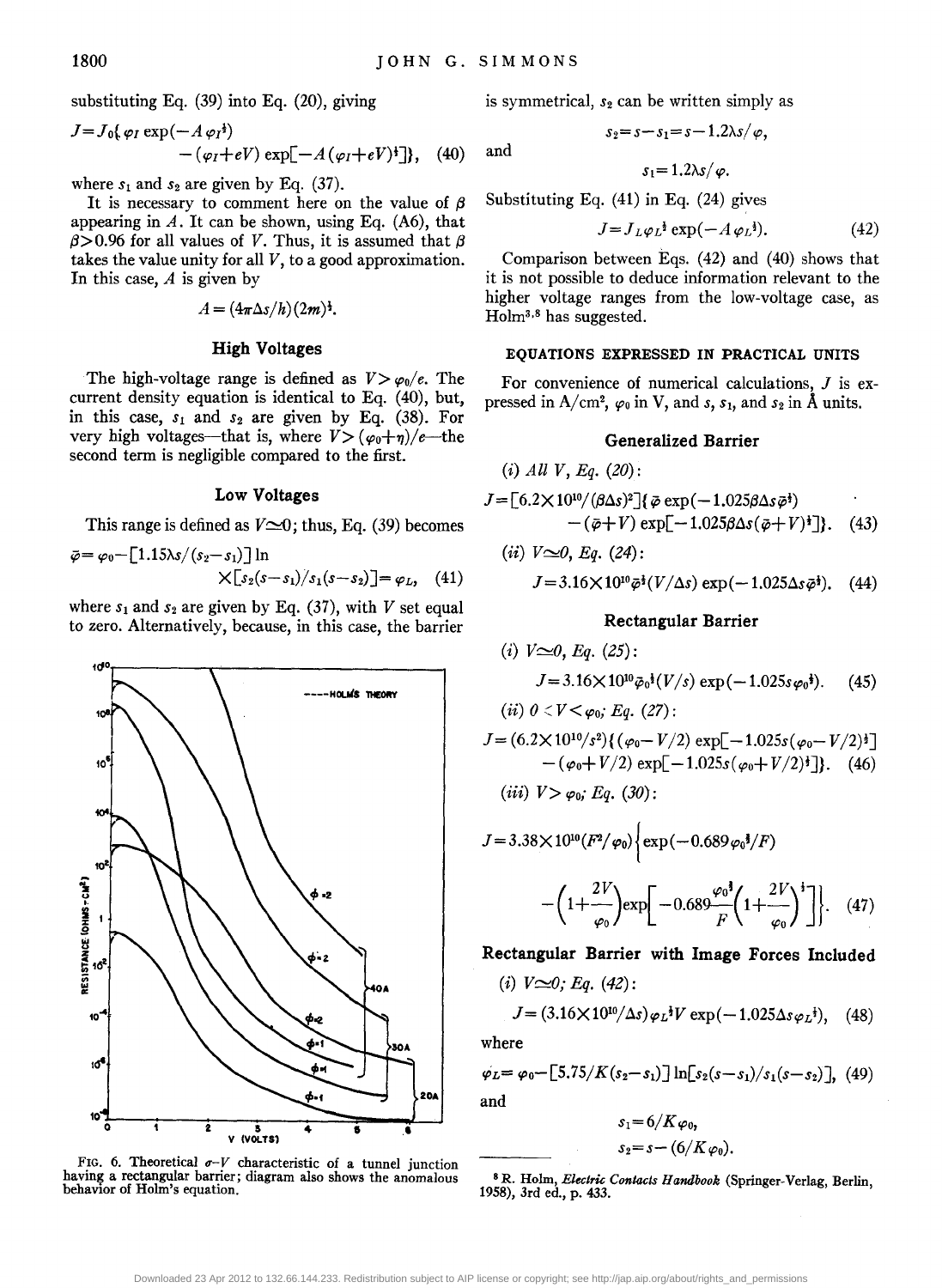$$
J = (6.2 \times 10^{10} / \Delta s^2) {\varphi_I \exp(-1.025 \Delta s \varphi_I t)} - (\varphi_I + V) \exp[-1.025 \Delta s (\varphi_I + V)^{\dagger}], \quad (50)
$$



where

$$
\varphi_I = \varphi_0 - (V/2s)(s_1 + s_2) - [5.75/K(s_2 - s_1)] \ln[s_2(s - s_1)/s_1(s - s_2)],
$$



FIG. 7. Theoretical  $\sigma$ -V characteristic of a tunnel junction having a practical barrier for *s* with the values 20, 30, 40, and 50 A and for: (a)  $\varphi=1$  eV; (b)  $\varphi=2$  eV; (c)  $\varphi=3$  eV.

and

$$
s_1 = 6/K \varphi_0
$$
  
\n
$$
s_2 = s[1 - 46/(3\varphi_0 Ks + 20 - 2VKs)] + 6/K \varphi_0
$$
  
\n
$$
s_1 = 6/K \varphi_0
$$
  
\n
$$
s_2 = (\varphi_0 Ks - 28)/KV
$$
\n
$$
V > \varphi_0.
$$

#### NUMERICAL EVALUATIONS

#### Tunnel Resistivity

Tunnel resistivity  $\sigma (= V/J)$ , as a function of voltage, is illustrated in Fig. 6 and 7, using Eqs. (45) through (SO). The curves shown in Fig. 6 are for a rectangular barrier without image forces. Figure 7 (wherein a dielectric constant of 6 has been assumed) depicts curves for a practical barrier-that is, a rectangular barrier with image forces included. It can be observed that, for a given  $s$ ,  $\varphi$ , and  $V$ , the tunnel resistivity is lower for the practical barrier than for the ideal barrier,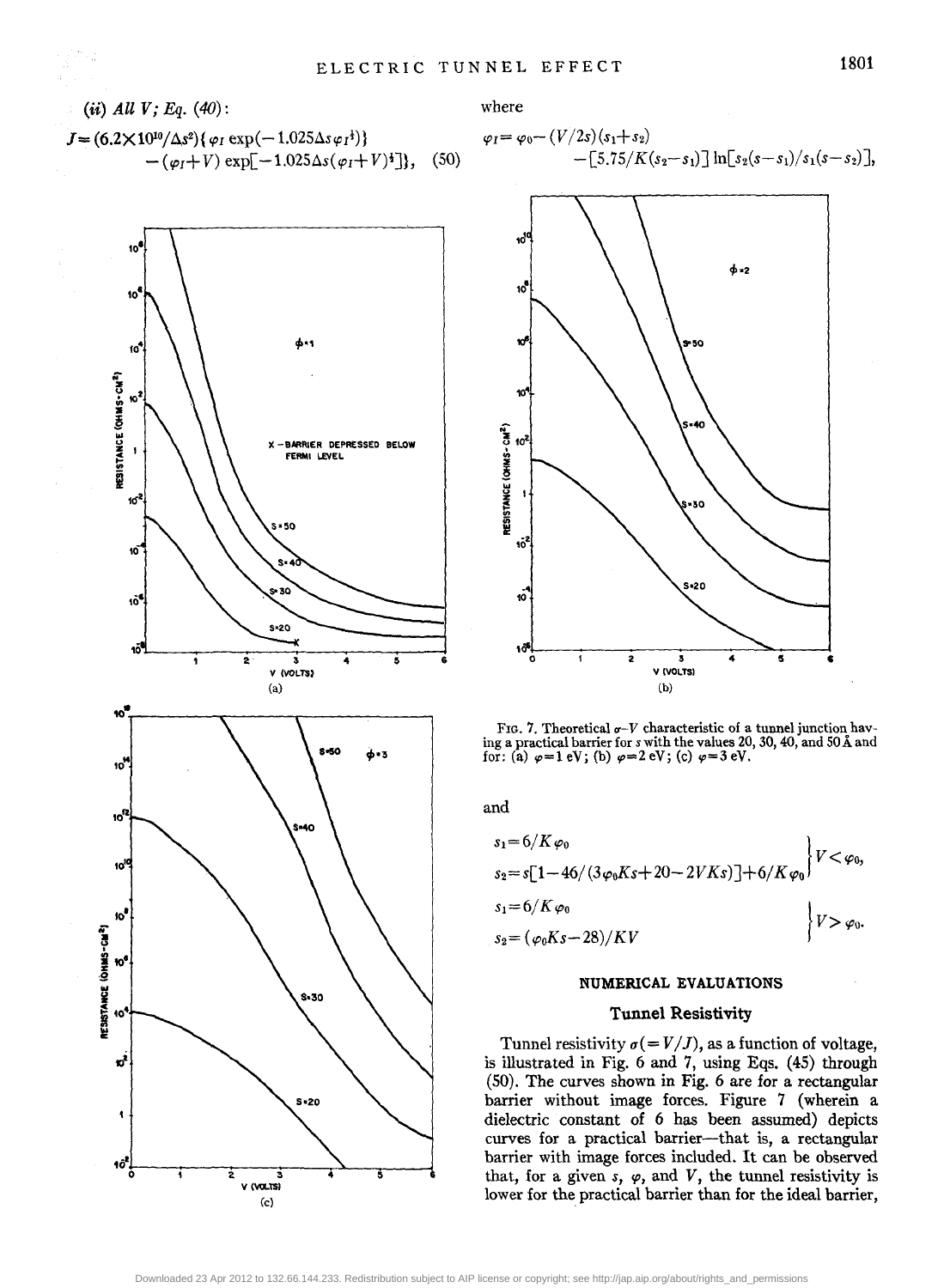

FIG. 8. Low-voltage  $\sigma$ -*V* character-<br>istic for practical practical barrier; dotted lines indicate results of Holm and Kirschstein using the parabolic approximation.<br>For these curves. For these *K=1.* 

as anticipated, although the general shape of the curves is preserved.

For small values of V, all of the curves of  $\sigma$  versus V approach a horizontal asymptote; that is, the junctions exhibit an Ohmic characteristic which Holm's equations failed to predict. (See Sec. VIII, reference 3.) This Ohmic characteristic is well documented in the literature.<sup>1,9,10</sup> Figure 8 illustrates the low-voltage (Ohmic) resistance as a function of thickness and barrier height, using Eq. (42). The broken lines indicate the results of Holm and Kirschstein4 for the low-voltage resistance in which the image force has been approximated by a symmetric parabola. The correlation between the two sets of curves is poor for small  $\varphi$  but good for high  $\varphi$ . This is because the image force has a greater influence on small barriers, and, hence, in this range, the approximate nature of the image force solution of Holm and Kirschstein<sup>4</sup> becomes apparent.

If the voltage applied to the junction is great enough, the barrier is depressed below the Fermi level of the negatively biased electrode [Fig.  $7(a)$ ], and the current flows unimpeded in the conduction band of the insulator. The voltage at which this occurs is greater the larger the values of *s*,  $\varphi_0$ , and *K*. (See Fig. 4.)

# **Effect of Dielectric Constant**

The tunnel characteristics are dependent upon the dielectric constant of the insulating film; the smaller

the value of  $K$ , the lower is the tunnel resistivity. Figure 9 illustrates the profound effect of the dielectric constant upon the low-voltage tunnel resistance. Since the dielectric constant of most materials is a function of temperature.<sup>11</sup> it follows that the tunnel characteristics are an intrinsic function of the thermal properties of the *insulator,* as well as of the electrodes. This fact appears to have been neglected in the literature.

#### **SUMMARY**

A generalized expression has been derived for the electric tunnel effect through an arbitrary barrier in a thin insulating film. The formula is applied to a rectangular barrier and the resulting expression compared with existing theories. The anomalies associated with Holm's expression for the intermediate voltage range are resolved and shown to arise from an extraneous term.

The formula is readily applied to the true image force problem for all voltage ranges. The resulting expressions are compared with the low-voltage characteristic derived by Holm and Kirschstein, who used the symmetric parabola approximation. It is shown that the approximation is good for high barriers, but poor for low barriers. Holm's suggestion for correcting the intermediate-voltage  $J-V$  expression for a rectangular barrier to include the image forces is shown to be questionable.



FIG. 9. Theoretical low-voltage  $\sigma$ -V curves showing the effect of the dielectric constant.

II A. R. von Hippe1, *Dielectric Materials and A pplications* (Tech. Press, Cambridge, Massachusetts, and John Wiley & Sons, Inc., New York, 1961), Pt. V.

<sup>&</sup>lt;sup>9</sup> R. Holm and W. Meissner, Z. Physik 74, 715 (1932); 86, 787 (1933).

<sup>&</sup>lt;sup>10</sup> J. G. Simmons, G. J. Unterkofler, and W. W. Allen, Appl. Phys. Letters 2, 78 (1963).